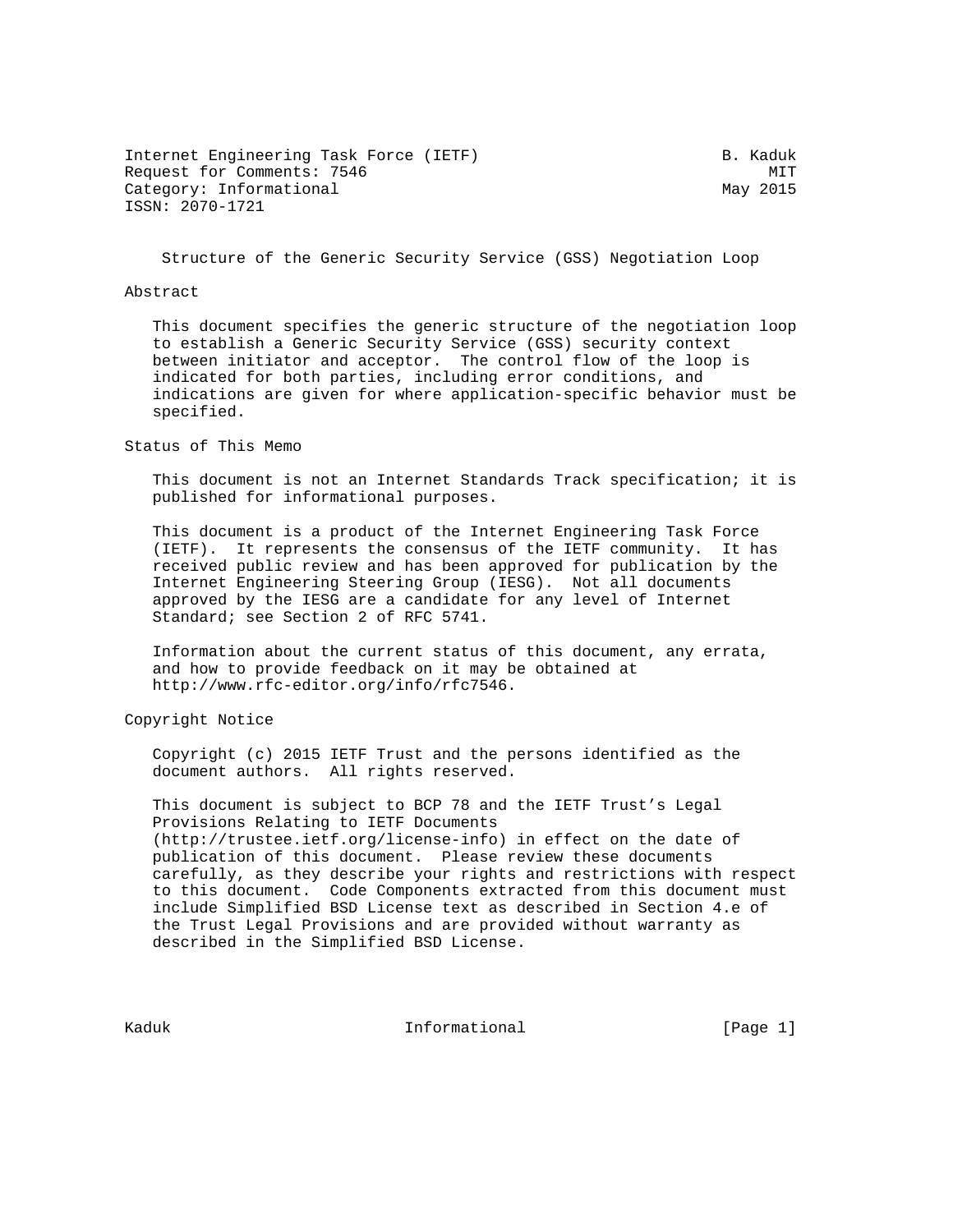# Table of Contents

| 2.               |                                                    |
|------------------|----------------------------------------------------|
| $\overline{3}$ . |                                                    |
|                  |                                                    |
|                  |                                                    |
|                  |                                                    |
|                  |                                                    |
|                  |                                                    |
|                  | 3.6. Sending from Acceptor to Initiator 8          |
|                  |                                                    |
|                  |                                                    |
|                  |                                                    |
|                  |                                                    |
|                  | 4.2. Using Partially Complete Security Contexts 10 |
|                  |                                                    |
| 5.               |                                                    |
|                  |                                                    |
|                  |                                                    |
|                  |                                                    |
|                  |                                                    |
|                  |                                                    |
|                  |                                                    |
|                  |                                                    |

## 1. Introduction

 "Generic Security Service Application Program Interface Version 2, Update 1" [RFC2743] provides a generic interface for security services in the form of an abstraction layer over the underlying security mechanisms that an application may use. A GSS initiator and acceptor exchange messages, called "tokens", until a security context is established. Such a security context allows for each party to authenticate the other, the passing of confidential and/or integrity protected messages between the initiator and acceptor, the generation of identical pseudorandom bit strings by both participants [RFC4401], and more.

 During context establishment, security context tokens are exchanged synchronously, one at a time; the initiator sends the first context token. The number of tokens that must be exchanged between the initiator and acceptor in order to establish the security context is dependent on the underlying mechanism as well as the desired properties of the security context and is, in general, not known to the application. Accordingly, the application's control flow must include a loop within which GSS security context tokens are exchanged; the loop terminates upon successful establishment of a

Kaduk **Informational Informational** [Page 2]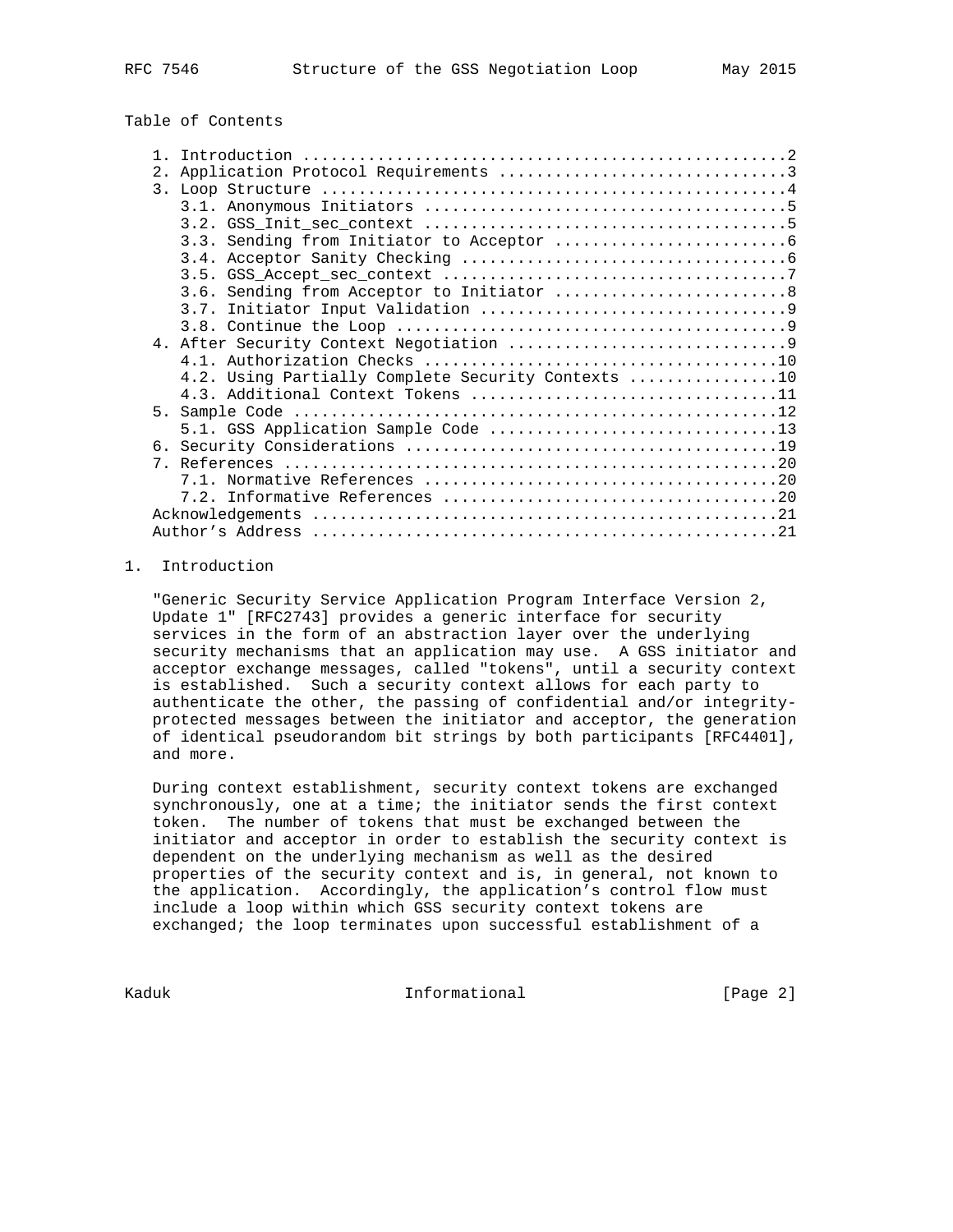security context or an error condition. The GSS-API, together with its security mechanisms, specifies the format and encoding of the context tokens themselves, but the application protocol must specify the necessary framing for the application to determine what octet strings constitute GSS security context tokens and pass them into the GSS-API implementation as appropriate.

 The GSS-API C-bindings [RFC2744] provide some example code for such a negotiation loop, but this code does not specify the application's behavior on unexpected or error conditions. As such, individual application protocol specifications have had to specify the structure of their GSS negotiation loops, including error handling, on a per protocol basis (see [RFC4462], [RFC3645], [RFC5801], [RFC4752], and [RFC2203]). This represents a substantial duplication of effort, and the various specifications go into different levels of detail and describe different possible error conditions. Therefore, it is preferable to have the structure of the GSS negotiation loop, including error conditions and token passing, described in a single specification that can then be referred to from other documents in lieu of repeating the structure of the loop each time. This document fills that role.

 The necessary requirements for correctly performing a GSS negotiation loop are essentially all included in [RFC2743], but they are scattered in many different places. This document brings all the requirements together into one place for the convenience of implementors, even though the normative requirements remain in [RFC2743]. In a few places, this document notes additional behavior that is useful for applications but is not mandated by [RFC2743].

2. Application Protocol Requirements

 Part of the purpose of this document is to guide the development of new application protocols using the GSS-API, as well as the development of new application software using such protocols. The following list consists of features that are necessary or useful in such an application protocol:

- o Protocols require a way to frame and identify security context negotiation tokens during the GSS negotiation loop.
- o Error tokens should generally also get special framing, as the recipient may have no other way to distinguish unexpected error context tokens from per-message tokens.

Kaduk **Informational Informational** [Page 3]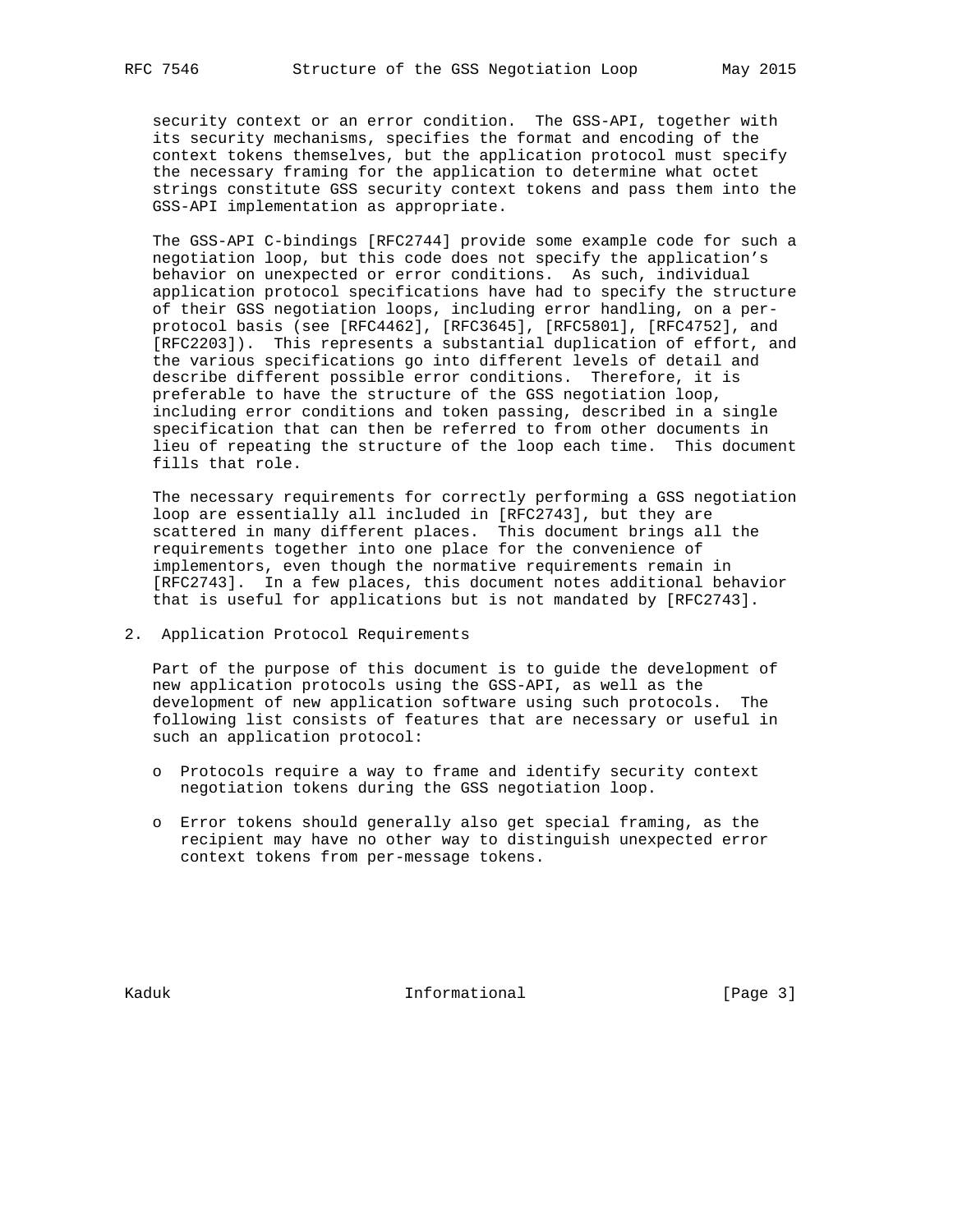- o Protocols may benefit from a generic means of indicating an error, possibly accompanied by a descriptive string, to be used if error tokens are not available or not usable due to constraints of the application protocol.
- o A protocol may use the negotiated GSS security context for per message operations; in such cases, the protocol will need a way to frame and identify those per-message tokens and the nature of their contents. For example, a protocol message may be accompanied by the output of GSS\_GetMIC() over that message; the protocol must identify the location and size of that Message Identity Code (MIC) token and indicate that it is a MIC token and to what cleartext it corresponds.
- o Applications are responsible for authorization of the authenticated peer principal names that are supplied by the GSS- API. Such names are mechanism specific and may come from a different portion of a federated identity scheme. Application protocols may need to supply additional information to support the authorization of access to a given resource, such as the Secure Shell version 2 (SSHv2) "username" parameter.
- 3. Loop Structure

 The loop is begun by the appropriately named initiator, which calls GSS\_Init\_sec\_context() with an empty (zero-length) input\_token and a fixed set of input flags containing the desired attributes for the security context. The initiator should not change any of the input parameters to GSS\_Init\_sec\_context() between calls to it during the loop, with the exception of the input\_token parameter, which will contain a message from the acceptor after the initial call, and the input\_context\_handle, which must be the result returned in the output\_context\_handle of the previous call to GSS\_Init\_sec\_context() (GSS\_C\_NO\_CONTEXT for the first call). (In the C bindings, there is only a single read/modify context\_handle argument, so the same variable should be passed for each call in the loop.) RFC 2743 only requires that the claimant\_cred\_handle argument remain constant over all calls in the loop, but the other non-excepted arguments should also remain fixed for reliable operation.

 The following subsections will describe the various steps of the loop, without special consideration to whether a call to GSS\_Init\_sec\_context() or GSS\_Accept\_sec\_context() is the first such call in the loop.

Kaduk **Informational Informational** [Page 4]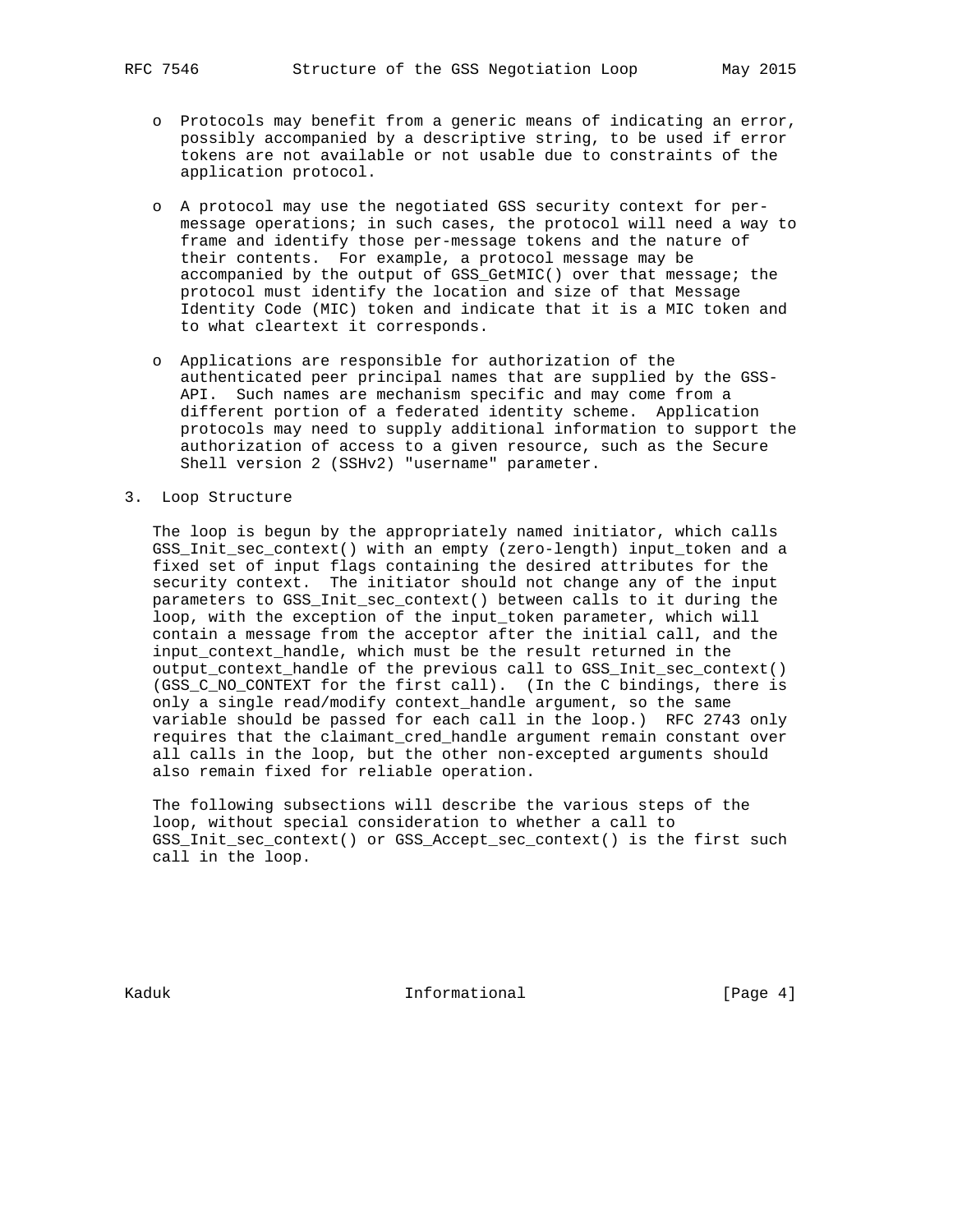### 3.1. Anonymous Initiators

 If the initiator is requesting anonymity by setting the anon\_req\_flag input to GSS\_Init\_sec\_context(), then on non-error returns from GSS\_Init\_sec\_context() (that is, when the major status is GSS\_S\_COMPLETE or GSS\_S\_CONTINUE\_NEEDED) the initiator must verify that the output value of anon\_state from GSS\_Init\_sec\_context() is true before sending the security context token to the acceptor. Failing to perform this check could cause the initiator to lose anonymity.

### 3.2. GSS\_Init\_sec\_context

 The initiator calls GSS\_Init\_sec\_context() using the input\_context\_handle for the current security context being established and its fixed set of input parameters and the input\_token received from the acceptor (if this is not the first iteration of the loop). The presence or absence of a nonempty output\_token and the value of the major status code are the indicators for how to proceed:

- o If the major status code is GSS\_S\_COMPLETE and the output\_token is empty, then the context negotiation is fully complete and ready for use by the initiator with no further actions.
- o If the major status code is GSS\_S\_COMPLETE and the output\_token is nonempty, then the initiator's portion of the security context negotiation is complete but the acceptor's is not. The initiator must send the output\_token to the acceptor so that the acceptor can establish its half of the security context.
- o If the major status code is GSS\_S\_CONTINUE\_NEEDED and the output\_token is nonempty, the context negotiation is incomplete. The initiator must send the output\_token to the acceptor and await another input\_token from the acceptor.
- o If the major status code is GSS\_S\_CONTINUE\_NEEDED and the output\_token is empty, the mechanism has produced an output that is not compliant with [RFC2743]. However, there are some known implementations of certain mechanisms such as NT LAN Manager Security Support Provider [NTLMSSP] that do produce empty context negotiation tokens. For maximum interoperability, applications should be prepared to accept such tokens and should transmit them to the acceptor if they are generated.

Kaduk **Informational Informational** [Page 5]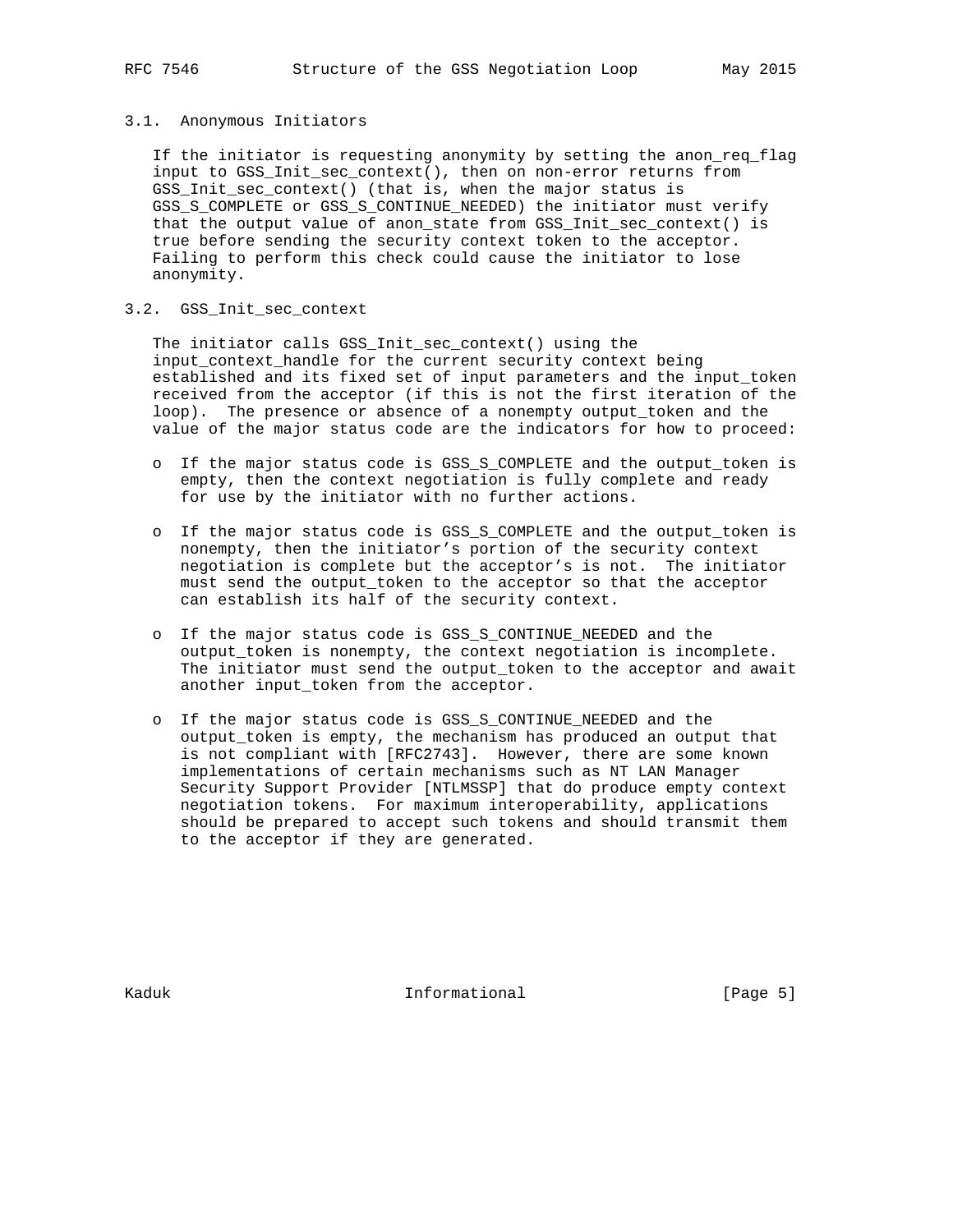o If the major status code is any other value, the context negotiation has failed. If the output\_token is nonempty, it is an error token and the initiator should send it to the acceptor. If the output\_token is empty, then the initiator should indicate the failure to the acceptor if an appropriate application-protocol channel to do so is available.

### 3.3. Sending from Initiator to Acceptor

 The establishment of a GSS security context between initiator and acceptor requires some communication channel by which to exchange the context negotiation tokens. The nature of this channel is not specified by the GSS specification -- it could be a dedicated TCP channel, a UDP-based Remote Procedure Call (RPC) protocol, or any other sort of channel. In many cases, the channel will be multiplexed with non-GSS application data; the application protocol must always provide some means by which the GSS context tokens can be identified (e.g., length and start location) and passed through to the mechanism accordingly. The application protocol may also include a facility for indicating errors from one party to the other, which can be used to convey errors resulting from GSS-API calls when appropriate (such as when no error token was generated by the GSS-API implementation). Note that GSS major and minor status codes are specified by language bindings, not the abstract API; sending a major status code and optionally the display form of the two error codes may be the best that can be done in this case.

 However, even the presence of a communication channel does not necessarily indicate that it is appropriate for the initiator to indicate such errors. For example, if the acceptor is a stateless or near-stateless UDP server, there is probably no need for the initiator to explicitly indicate its failure to the acceptor. Conditions such as this can be treated in individual application protocol specifications.

 If a regular security context output\_token is produced by the call to GSS\_Init\_sec\_context(), the initiator must transmit this token to the acceptor over the application's communication channel. If the call to GSS\_Init\_sec\_context() returns an error token as output\_token, it is recommended that the initiator transmit this token to the acceptor over the application's communication channel.

## 3.4. Acceptor Sanity Checking

 The acceptor's half of the negotiation loop is triggered by the receipt of a context token from the initiator. Before calling GSS\_Accept\_sec\_context(), the acceptor may find it useful to perform some sanity checks on the state of the negotiation loop.

Kaduk **Informational Informational** [Page 6]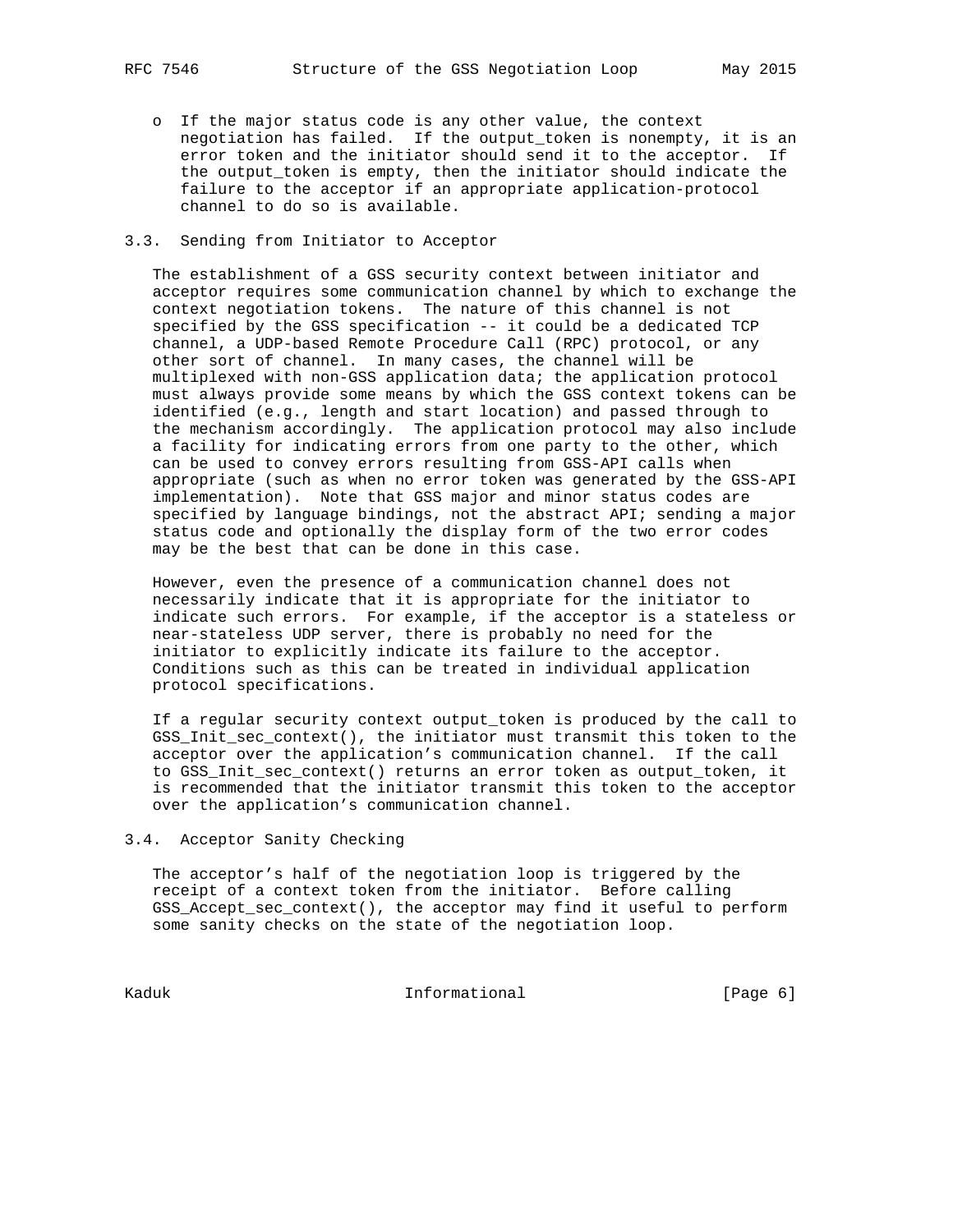If the acceptor receives a context token but was not expecting such a token (for example, if the acceptor's previous call to GSS\_Accept\_sec\_context() returned GSS\_S\_COMPLETE), this is probably an error condition indicating that the initiator's state is invalid. See Section 4.3 for some exceptional cases. It is likely appropriate for the acceptor to report this error condition to the initiator via the application's communication channel.

 If the acceptor is expecting a context token (e.g., if the previous call to GSS Accept sec\_context() returned GSS S CONTINUE NEEDED) but does not receive such a token within a reasonable amount of time after transmitting the previous output\_token to the initiator, the acceptor should assume that the initiator's state is invalid (timeout) and fail the GSS negotiation. Again, it is likely appropriate for the acceptor to report this error condition to the initiator via the application's communication channel.

### 3.5. GSS\_Accept\_sec\_context

The GSS acceptor responds to the actions of an initiator; as such, there should always be a nonempty input\_token to calls to GSS\_Accept\_sec\_context(). The input\_context\_handle parameter will always be given as the output\_context\_handle from the previous call to GSS\_Accept\_sec\_context() in a given negotiation loop, or GSS\_C\_NO\_CONTEXT on the first call, but the acceptor\_cred\_handle and chan\_bindings arguments should remain fixed over the course of a given GSS negotiation loop. [RFC2743] only requires that the acceptor\_cred\_handle remain fixed throughout the loop, but the chan\_bindings argument should also remain fixed for reliable operation.

 The GSS acceptor calls GSS\_Accept\_sec\_context(), using the input\_context\_handle for the current security context being established and the input\_token received from the initiator. The presence or absence of a nonempty output\_token and the value of the major status code are the indicators for how to proceed:

- o If the major status code is GSS\_S\_COMPLETE and the output\_token is empty, then the context negotiation is fully complete and ready for use by the acceptor with no further actions.
- o If the major status code is GSS\_S\_COMPLETE and the output\_token is nonempty, then the acceptor's portion of the security context negotiation is complete but the initiator's is not. The acceptor must send the output\_token to the initiator so that the initiator can establish its half of the security context.

Kaduk **Informational Informational** [Page 7]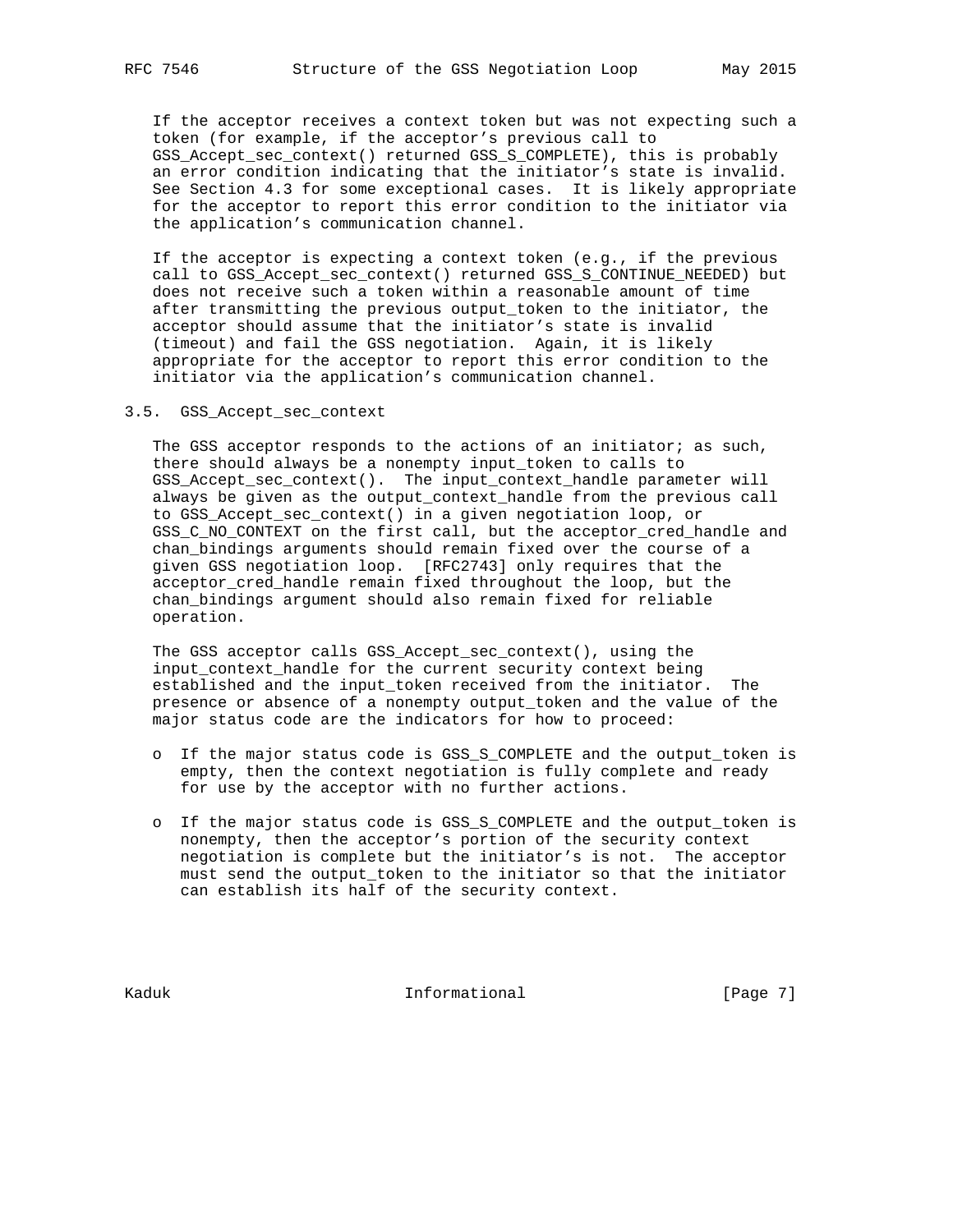- o If the major status code is GSS\_S\_CONTINUE\_NEEDED and the output\_token is nonempty, the context negotiation is incomplete. The acceptor must send the output\_token to the initiator and await another input\_token from the initiator.
- o If the major status code is GSS\_S\_CONTINUE\_NEEDED and the output\_token is empty, the mechanism has produced an output that is not compliant with [RFC2743]. However, there are some known implementations of certain mechanisms such as NTLMSSP [NTLMSSP] that do produce empty context negotiation tokens. For maximum interoperability, applications should be prepared to accept such tokens and should transmit them to the initiator if they are generated.
- o If the major status code is any other value, the context negotiation has failed. If the output\_token is nonempty, it is an error token and the acceptor should send it to the initiator. If the output\_token is empty, then the acceptor should indicate the failure to the initiator if an appropriate application-protocol channel to do so is available.
- 3.6. Sending from Acceptor to Initiator

 The mechanism for sending the context token from acceptor to initiator will depend on the nature of the communication channel between the two parties. For a synchronous bidirectional channel, it can be just another piece of data sent over the link, but for a stateless UDP RPC acceptor, the token will probably end up being sent as an RPC output parameter. Application protocol specifications will need to specify the nature of this behavior.

 If the application protocol has the initiator driving the application's control flow, it is particularly helpful for the acceptor to indicate a failure to the initiator, as mentioned in some of the above cases conditional on "an appropriate application protocol channel to do so".

 If a regular security context output\_token is produced by the call to GSS\_Accept\_sec\_context(), the acceptor must transmit this token to the initiator over the application's communication channel. If the call to GSS\_Accept\_sec\_context() returns an error token as output\_token, it is recommended that the acceptor transmit this token to the initiator over the application's communication channel.

Kaduk **Informational Informational** [Page 8]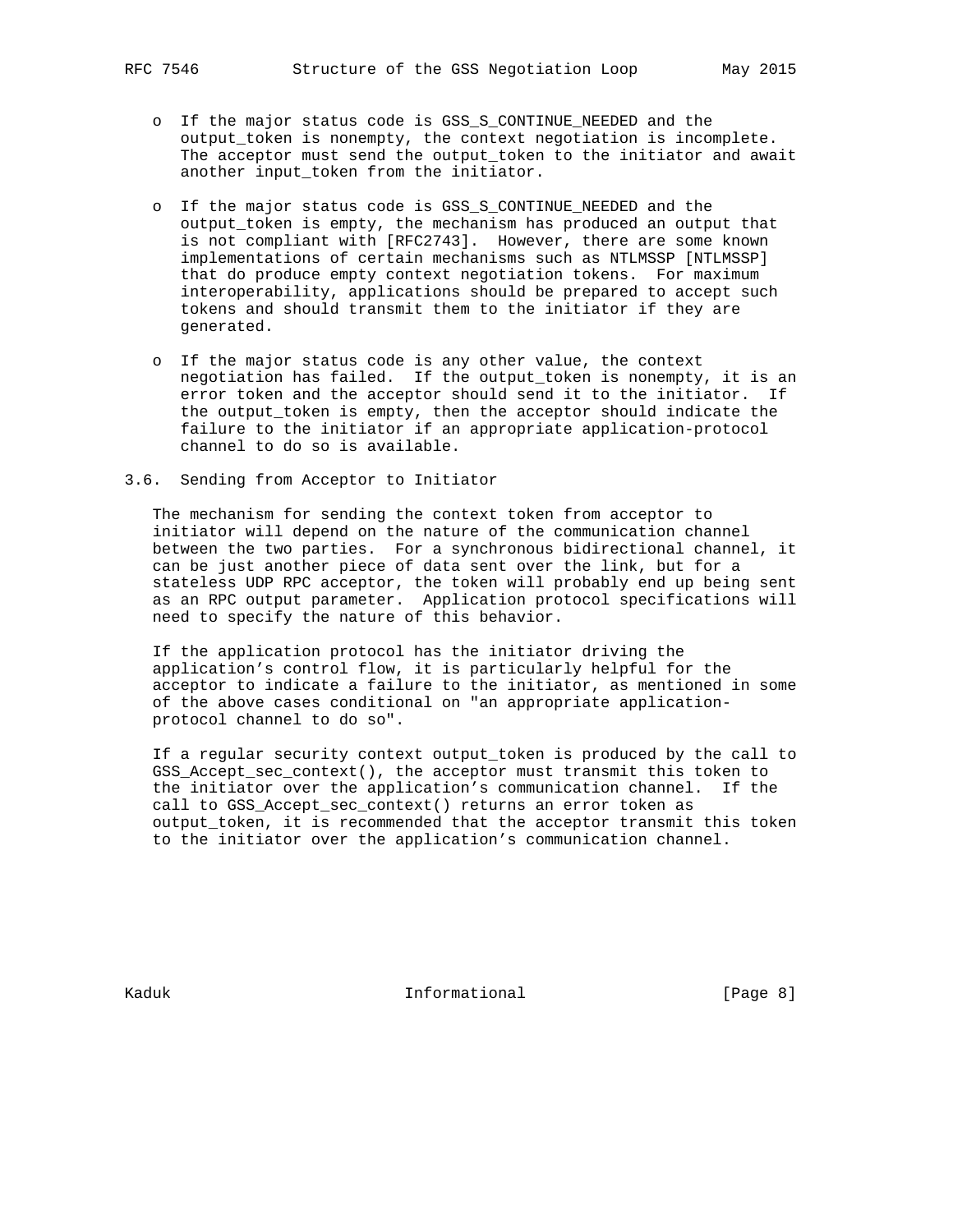### 3.7. Initiator Input Validation

 The initiator's half of the negotiation loop is triggered (after the first call) by receipt of a context token from the acceptor. Before calling GSS\_Init\_sec\_context(), the initiator may find it useful to perform some sanity checks on the state of the negotiation loop.

 If the initiator receives a context token but was not expecting such a token (for example, if the initiator's previous call to GSS\_Init\_sec\_context() returned GSS\_S\_COMPLETE), this is probably an error condition indicating that the acceptor's state is invalid. See Section 4.3 for some exceptional cases. It may be appropriate for the initiator to report this error condition to the acceptor via the application's communication channel.

 If the initiator is expecting a context token (that is, the previous call to GSS\_Init\_sec\_context() returned GSS\_S\_CONTINUE\_NEEDED) but does not receive such a token within a reasonable amount of time after transmitting the previous output\_token to the acceptor, the initiator should assume that the acceptor's state is invalid and fail the GSS negotiation. Again, it may be appropriate for the initiator to report this error condition to the acceptor via the application's communication channel.

3.8. Continue the Loop

 If the loop is in neither a success nor a failure condition, then the loop must continue. Control flow returns to Section 3.2.

4. After Security Context Negotiation

 Once a party has completed its half of the security context and fulfilled its obligations to the other party, the context is complete, but it is not necessarily ready and appropriate for use. In particular, the security context flags may not be appropriate for the given application's use. In some cases, the context may be ready for use before the negotiation is complete, see Section 4.2.

 The initiator specifies, as part of its fixed set of inputs to GSS\_Init\_sec\_context(), values for all defined request flag booleans, among them: deleg\_req\_flag, mutual\_req\_flag, replay\_det\_req\_flag, sequence\_req\_flag, conf\_req\_flag, and integ\_req\_flag. Upon completion of the security context negotiation, the initiator must verify that the values of deleg\_state, mutual\_state, replay\_det\_state, sequence\_state, conf\_avail, and integ\_avail (and any additional flags added by extensions) from the last call to GSS\_Init\_sec\_context() correspond to the requested flags. If a flag

Kaduk **Informational** [Page 9]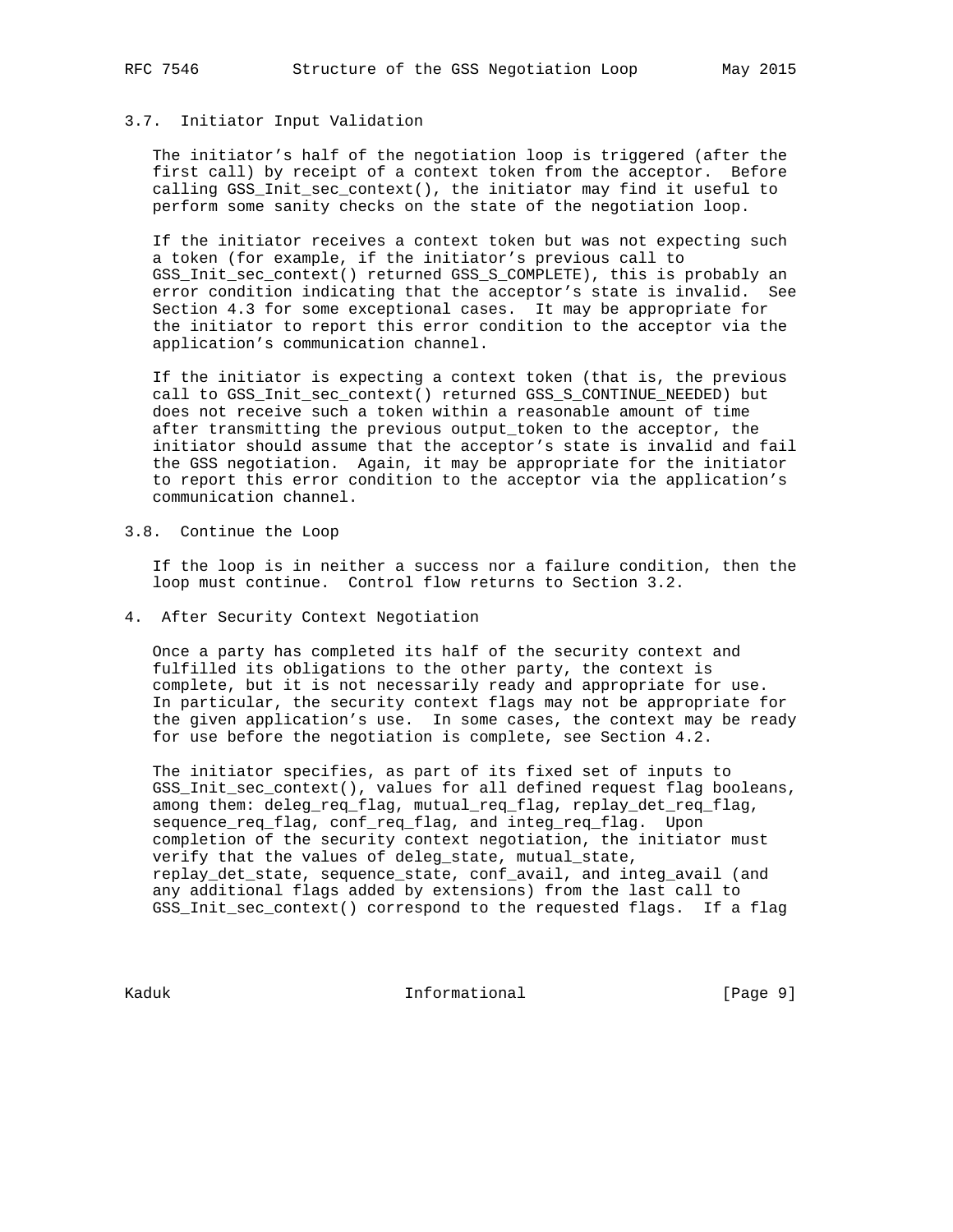was requested but is not available and that feature is necessary for the application protocol, the initiator must destroy the security context and not use the security context for application traffic.

 Application protocol specifications citing this document should indicate which context flags are required for their application protocol.

 The acceptor receives as output the following booleans: deleg\_state, mutual\_state, replay\_det\_state, sequence\_state, anon\_state, trans\_state, conf\_avail, and integ\_avail, and any additional flags added by extensions to the GSS-API. The acceptor must verify that any flags necessary for the application protocol are set. If a necessary flag is not set, the acceptor must destroy the security context and not use the security context for application traffic.

4.1. Authorization Checks

 The acceptor receives as one of the outputs of GSS\_Accept\_sec\_context() the name of the initiator that has authenticated during the security context negotiation. Applications need to implement authorization checks on this received name ('client\_name' in the sample code) before providing access to restricted resources. In particular, security context negotiation can be successful when the client is anonymous or is from a different identity realm than the acceptor, depending on the details of the mechanism used by the GSS-API to establish the security context. Acceptor applications can check which target name was used by the initiator, but the details are out of scope for this document. See Sections 2.2.6 and 1.1.5 of [RFC2743]. Additional information can be available in GSS-API Naming Extensions [RFC6680].

#### 4.2. Using Partially Complete Security Contexts

 For mechanism/flag combinations that require multiple token exchanges, the GSS-API specification [RFC2743] provides a prot\_ready\_state output value from GSS\_Init\_sec\_context() and GSS\_Accept\_sec\_context(), which indicates when per-message operations are available. However, many mechanism implementations do not provide this functionality and the analysis of the security consequences of its use is rather complicated, so it is not expected to be useful in most application protocols.

 In particular, mutual authentication, replay protection, and other services (if requested) are services that will be active when GSS\_S\_COMPLETE is returned but that are not necessarily active before the security context is fully established.

Kaduk **Informational** [Page 10]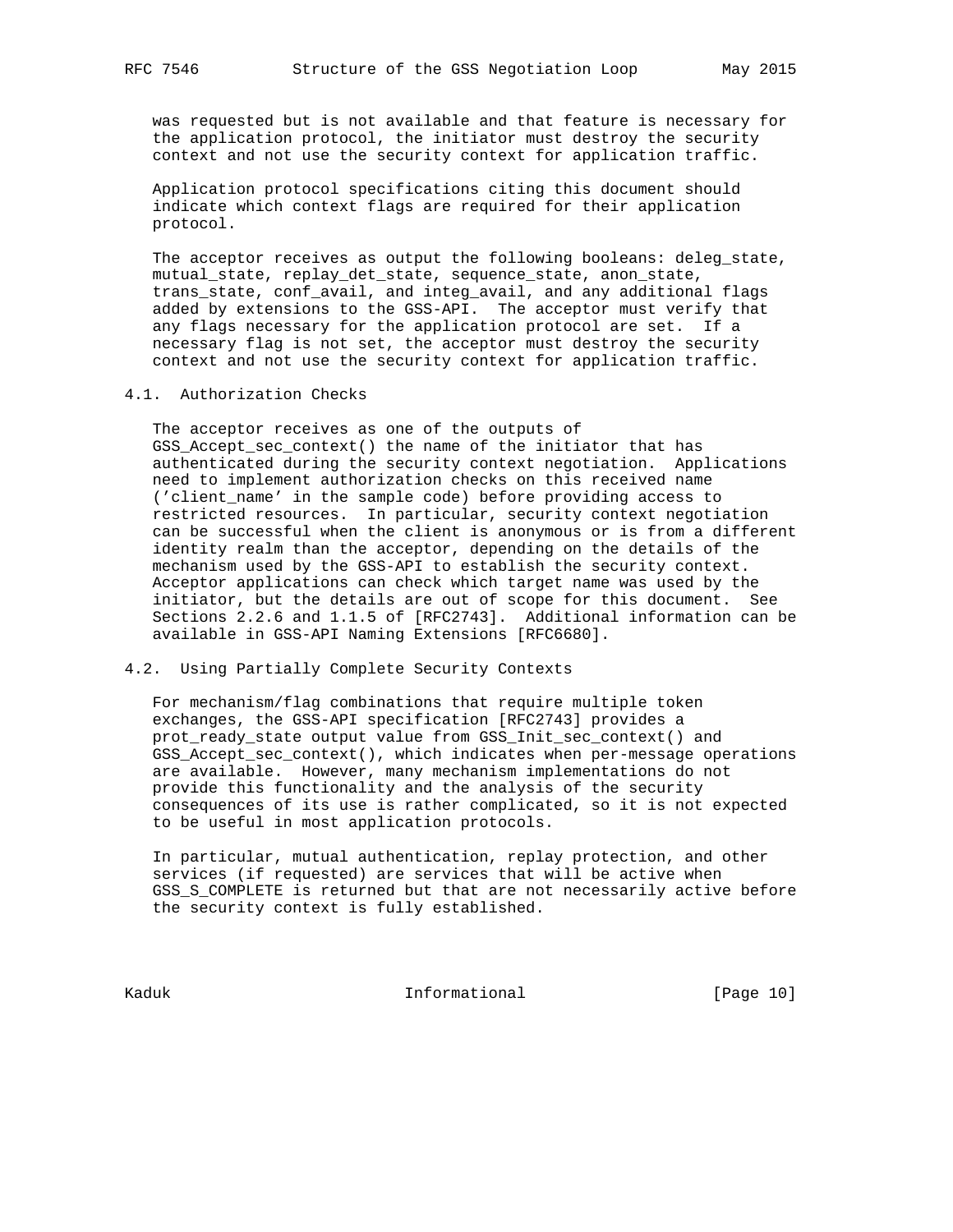## 4.3. Additional Context Tokens

 Under some conditions, a context token will be received by a party to a security context negotiation after that party has completed the negotiation (i.e., after GSS\_Init\_sec\_context() or GSS\_Accept\_sec\_context() has returned GSS\_S\_COMPLETE). Such tokens must be passed to GSS\_Process\_context\_token() for processing. It may not always be necessary for a mechanism implementation to generate an error token on the initiator side or for an initiator application to transmit that token to the acceptor; such decisions are out of scope for this document. Both peers should always be prepared to process such tokens and application protocols should provide means by which they can be transmitted.

 Such tokens can be security context deletion tokens, emitted when the remote party called GSS\_Delete\_sec\_context() with a non-null output\_context\_token parameter, or error tokens, emitted when the remote party experiences an error processing the last token in a security context negotiation exchange. Errors experienced when processing tokens earlier in the negotiation would be transmitted as normal security context tokens and processed by GSS\_Init\_sec\_context() or GSS\_Accept\_sec\_context(), as appropriate. With the GSS-API version 2, it is not recommended to use security context deletion tokens, so error tokens are expected to be the most common form of additional context token for new application protocols.

 GSS\_Process\_context\_token() may indicate an error in its major\_status field if an error is encountered locally during token processing or to indicate that an error was encountered on the peer and conveyed in an error token. See [Err4151] of [RFC2743]. Regardless of the major\_status output of GSS\_Process\_context\_token(), GSS\_Inquire\_context() should be used after processing the extra token, to query the status of the security context and whether it can supply the features necessary for the application protocol.

 At present, all tokens that should be handled by GSS\_Process\_context\_token() will lead to the security context being effectively unusable. Future extensions to the GSS-API may allow for applications to continue to function after a call to GSS\_Process\_context\_token(), and it is expected that the outputs of GSS\_Inquire\_context() will indicate whether it is safe to do so. However, since there are no such extensions at present (error tokens and deletion tokens both result in the security context being essentially unusable), there is no guidance to give to applications regarding this possibility at this time.

Kaduk **Informational** [Page 11]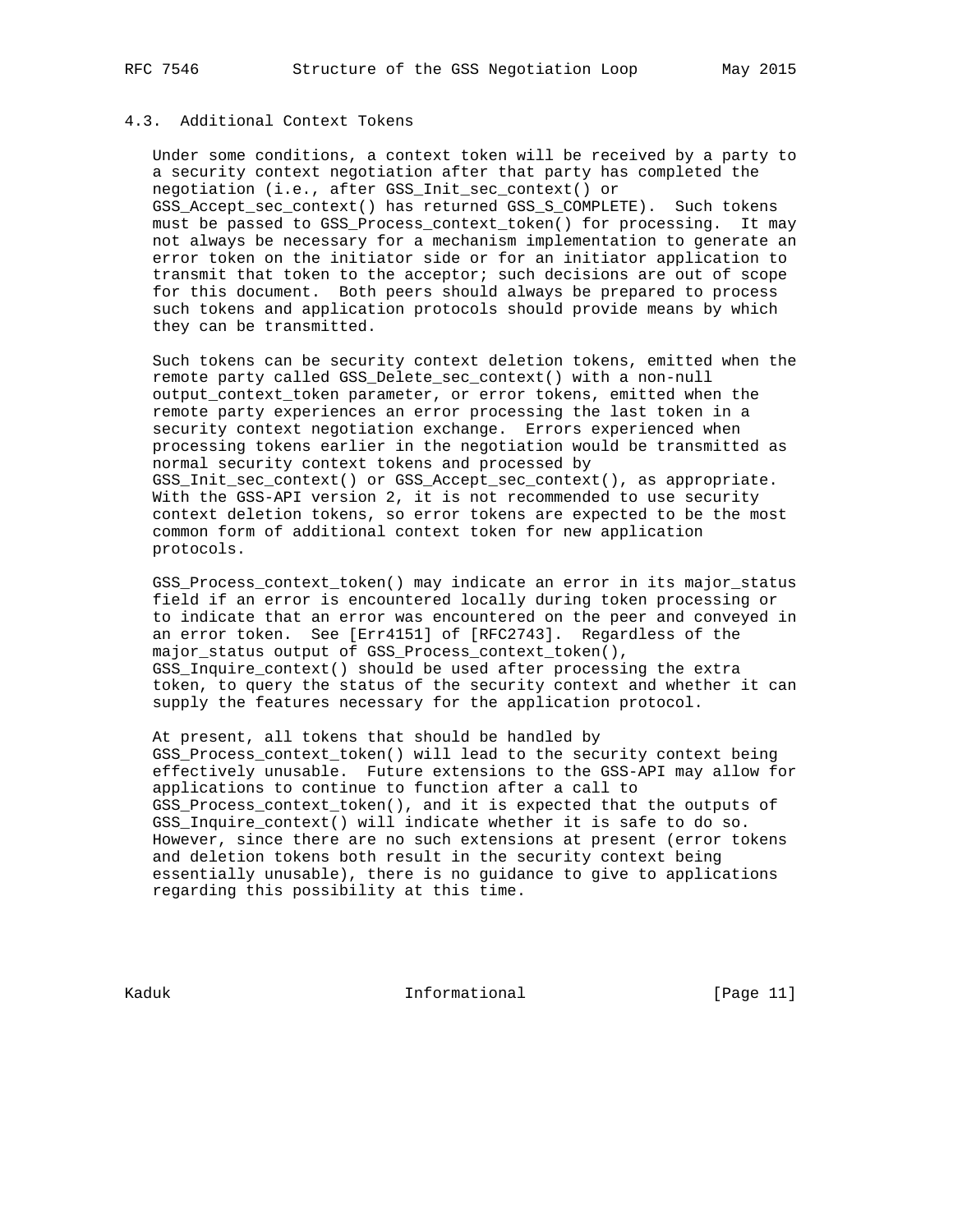Even if GSS\_Process\_context\_token() processes an error or deletion token that renders the context essentially unusable, the resources associated with the context must eventually be freed with a call to GSS\_Delete\_sec\_context(), just as would be needed if GSS\_Init\_sec\_context() or GSS\_Accept\_sec\_context() had returned an error while processing an input context token and the input\_context\_handle was not GSS\_C\_NO\_CONTEXT. RFC 2743 has some text that is slightly ambiguous in this regard, but the best practice is to always call GSS\_Delete\_sec\_context().

5. Sample Code

 This section gives sample code for the GSS negotiation loop, both for a regular application and for an application where the initiator wishes to remain anonymous. Since the code for the two cases is very similar, the anonymous-specific additions are wrapped in a conditional check; that check and the conditional code may be ignored if anonymous processing is not needed.

 Since the communication channel between the initiator and acceptor is a matter for individual application protocols, it is inherently unspecified at the GSS-API level, which can lead to examples that are less satisfying than may be desired. For example, the sample code in [RFC2744] uses an unspecified send\_token\_to\_peer() routine. Fully correct and general code to frame and transmit tokens requires a substantial amount of error checking and would detract from the core purpose of this document, so we only present the function signature for one example of what such functions might be and leave some comments in the otherwise empty function bodies.

 This sample code is written in C, using the GSS-API C-bindings [RFC2744]. It uses the macro GSS\_ERROR() to help unpack the various sorts of information that can be stored in the major status field; supplementary information does not necessarily indicate an error. Applications written in other languages will need to exercise care that checks against the major status value are written correctly.

 This sample code should be compilable as a standalone program, linked against a GSS-API library. In addition to supplying implementations for the token transmission/receipt routines, in order for the program to successfully run when linked against most GSS-API libraries, the initiator will need to specify an explicit target name for the acceptor, which must match the credentials available to the acceptor. A skeleton for how this may be done is provided, using a dummy name.

 This sample code assumes use of v2 of the GSS-API. Applications wishing to remain compatible with v1 of the GSS-API may need to perform additional checks in some locations.

Kaduk **Informational** [Page 12]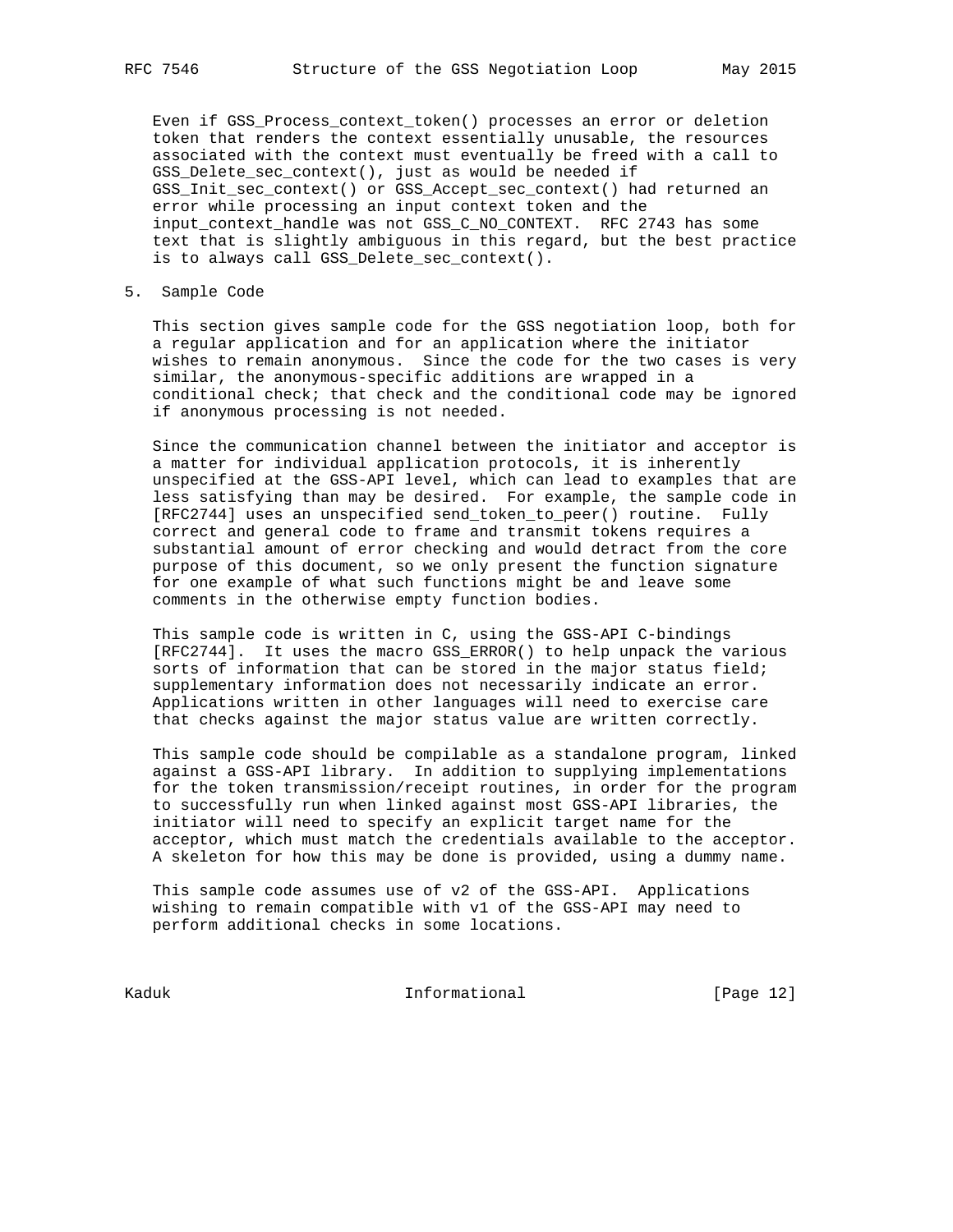```
5.1. GSS Application Sample Code
#include <unistd.h>
#include <err.h>
#include <stdio.h>
#include <stdlib.h>
#include <string.h>
#include <gssapi/gssapi.h>
/*
  * This helper is used only on buffers that we allocate ourselves (e.g.,
  * from receive_token()). Buffers allocated by GSS routines must use
  * gss_release_buffer().
  */
static void
release_buffer(gss_buffer_t buf)
{
    free(buf->value);
    buf->value = NULL;
   buf->length = 0;}
/*
 * Helper to send a token on the specified file descriptor.
 *
 * If errors are encountered, this routine must not directly cause
  * termination of the process because compliant GSS applications
  * must release resources allocated by the GSS library before
  * exiting.
 *
  * Returns 0 on success, nonzero on failure.
  */
static int
send_token(int fd, gss_buffer_t token)
{
     /*
     * Supply token framing and transmission code here.
 *
      * It is advisable for the application protocol to specify the
      * length of the token being transmitted unless the underlying
      * transit does so implicitly.
 *
      * In addition to checking for error returns from whichever
      * syscall(s) are used to send data, applications should have
      * a loop to handle EINTR returns.
      */
     return 1;
}
```
Kaduk **Informational** [Page 13]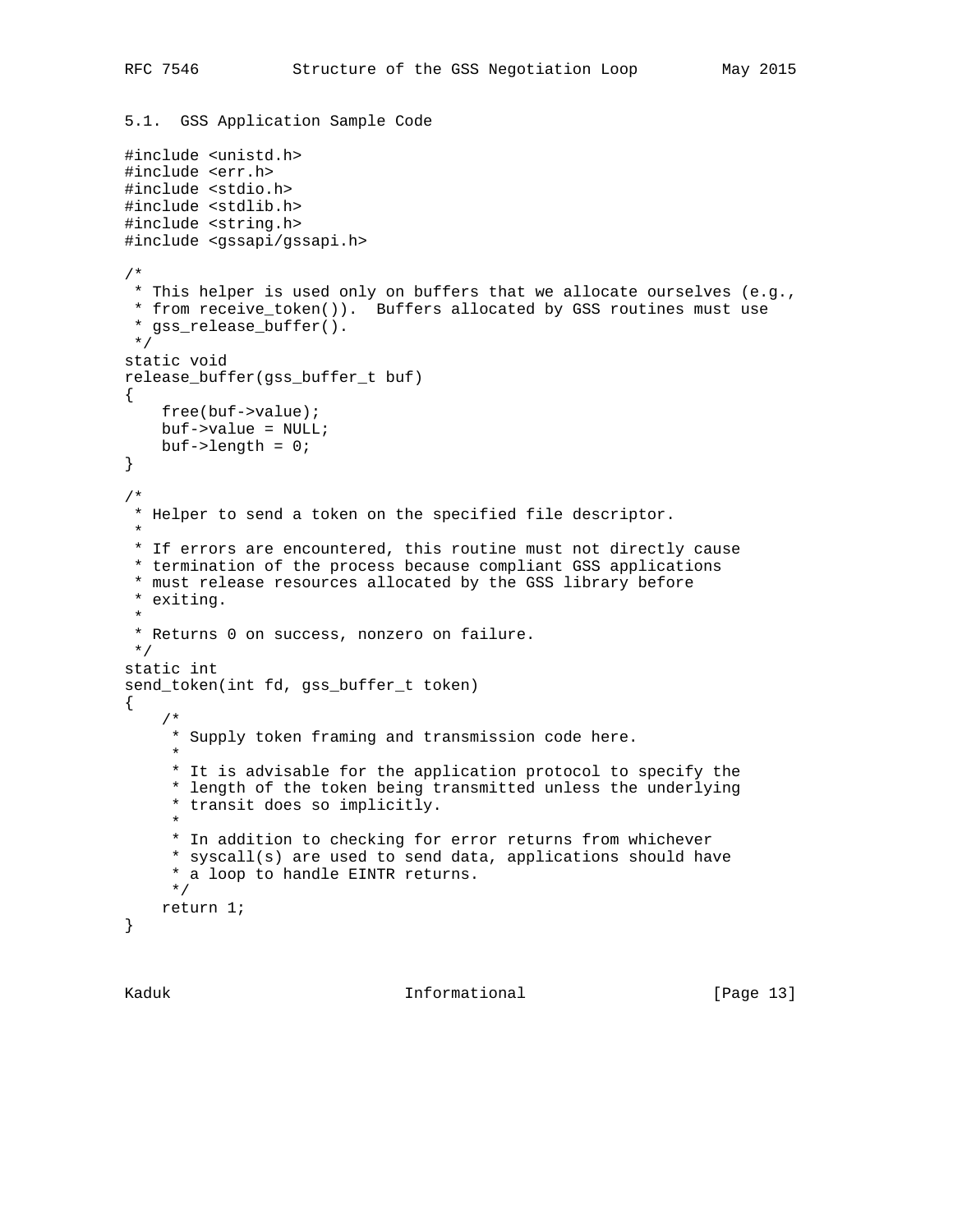```
/*
 * Helper to receive a token on the specified file descriptor.
 *
 * If errors are encountered, this routine must not directly cause
  * termination of the process because compliant GSS applications
  * must release resources allocated by the GSS library before
  * exiting.
 *
  * Returns 0 on success, nonzero on failure.
  */
static int
receive_token(int fd, gss_buffer_t token)
{
     /*
      * Supply token framing and transmission code here.
 *
      * In addition to checking for error returns from whichever
      * syscall(s) are used to receive data, applications should have
      * a loop to handle EINTR returns.
 *
      * This routine is assumed to allocate memory for the local copy
      * of the received token, which must be freed with release_buffer().
      */
     return 1;
}
static void
do_initiator(int readfd, int writefd, int anon)
{
     int initiator_established = 0, ret;
     gss_ctx_id_t ctx = GSS_C_NO_CONTEXT;
     OM_uint32 major, minor, req_flags, ret_flags;
     gss_buffer_desc input_token = GSS_C_EMPTY_BUFFER;
    gss buffer desc output token = GSS C EMPTY BUFFER;
     gss_buffer_desc name_buf = GSS_C_EMPTY_BUFFER;
     gss_name_t target_name = GSS_C_NO_NAME;
     /* Applications should set target_name to a real value. */
    name_buf.value = "<service>@<hostname.domain>";
    name buf.length = strlen(name buf.value);
     major = gss_import_name(&minor, &name_buf,
                             GSS_C_NT_HOSTBASED_SERVICE, &target_name);
     if (GSS_ERROR(major)) {
        warnx(1, "Could not import name\n\times goto cleanup;
     }
```
Kaduk **Informational** [Page 14]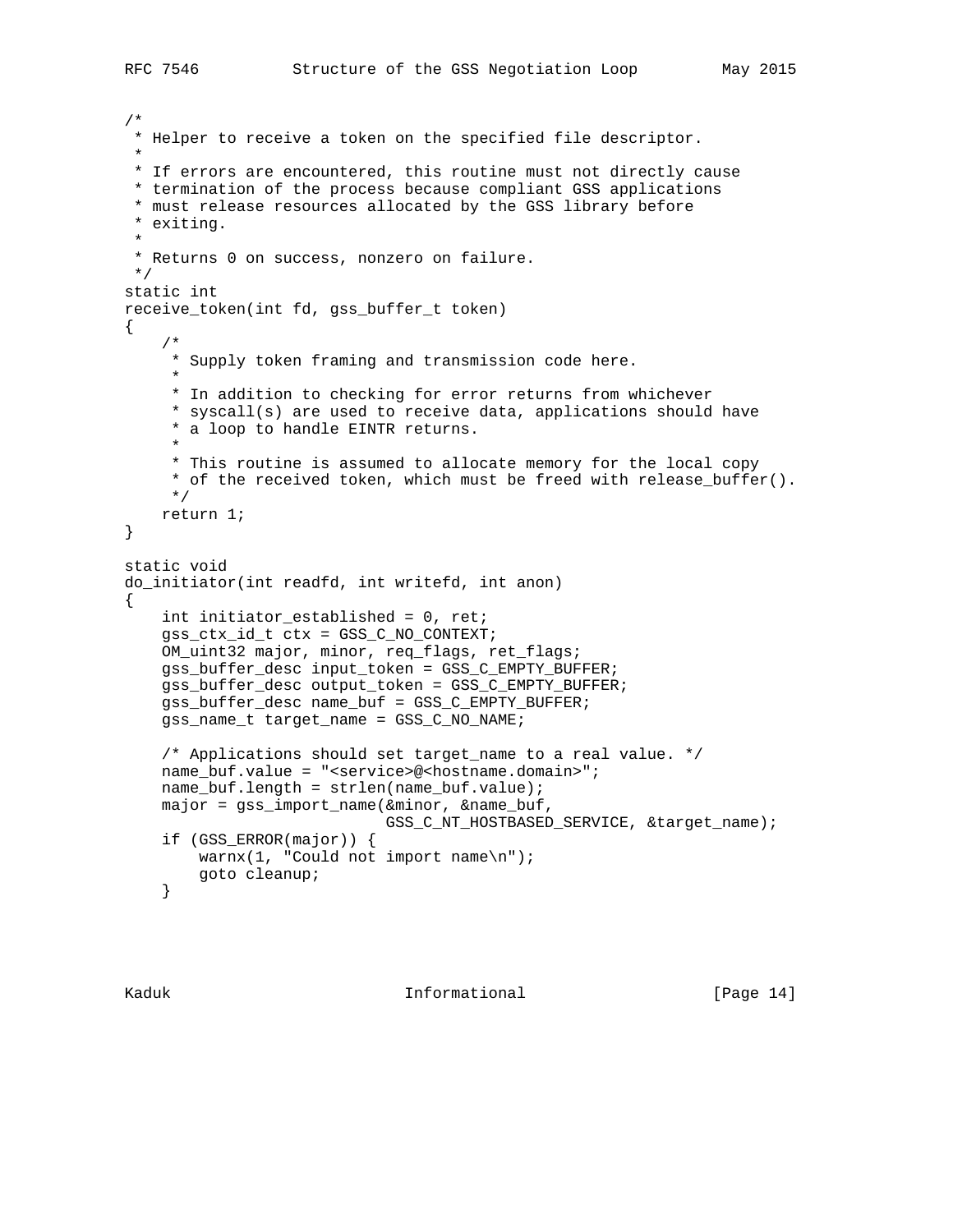```
 /* Mutual authentication will require a token from acceptor to
     * initiator and thus a second call to gss_init_sec_context(). */
    req_flags = GSS_C_MUTUAL_FLAG | GSS_C_CONF_FLAG | GSS_C_INTEG_FLAG;
     if (anon)
        req_flags |= GSS_C_ANON_FLAG;
    while (!initiator_established) {
         /* The initiator_cred_handle, mech_type, time_req,
          * input_chan_bindings, actual_mech_type, and time_rec
         * parameters are not needed in many cases. We pass
          * GSS_C_NO_CREDENTIAL, GSS_C_NO_OID, 0, NULL, NULL, and NULL
         * for them, respectively. */
        major = gss_init_sec_context(&minor, GSS_C_NO_CREDENTIAL, &ctx,
                                      target_name, GSS_C_NO_OID,
                                      req_flags, 0, NULL, &input_token,
                                      NULL, &output_token, &ret_flags,
                                      NULL);
         /* This was allocated by receive_token() and is no longer
         * needed. Free it now to avoid leaks if the loop continues. */
        release_buffer(&input_token);
         if (anon) {
            /* Initiators that wish to remain anonymous must check
              * whether their request has been honored before sending
              * each token. */
             if (!(ret_flags & GSS_C_ANON_FLAG)) {
                 warnx("Anonymous requested but not available\n");
                 goto cleanup;
 }
 }
         /* Always send a token if we are expecting another input token
          * (GSS_S_CONTINUE_NEEDED is set) or if it is nonempty. */
         if ((major & GSS_S_CONTINUE_NEEDED) ||
            output_token.length > 0) {
            ret = send_token(writefd, &output_token);
           if (\text{ret} != 0) goto cleanup;
         }
         /* Check for errors after sending the token so that we will send
         * error tokens. */
         if (GSS_ERROR(major)) {
            warnx("gss_init_sec_context() error major 0x%x\n", major);
            goto cleanup;
 }
         /* Free the output token's storage; we don't need it anymore.
         * gss_release_buffer() is safe to call on the output buffer
         * from gss_int_sec_context(), even if there is no storage
         * associated with that buffer. */
         (void)gss_release_buffer(&minor, &output_token);
```
Kaduk **Informational** [Page 15]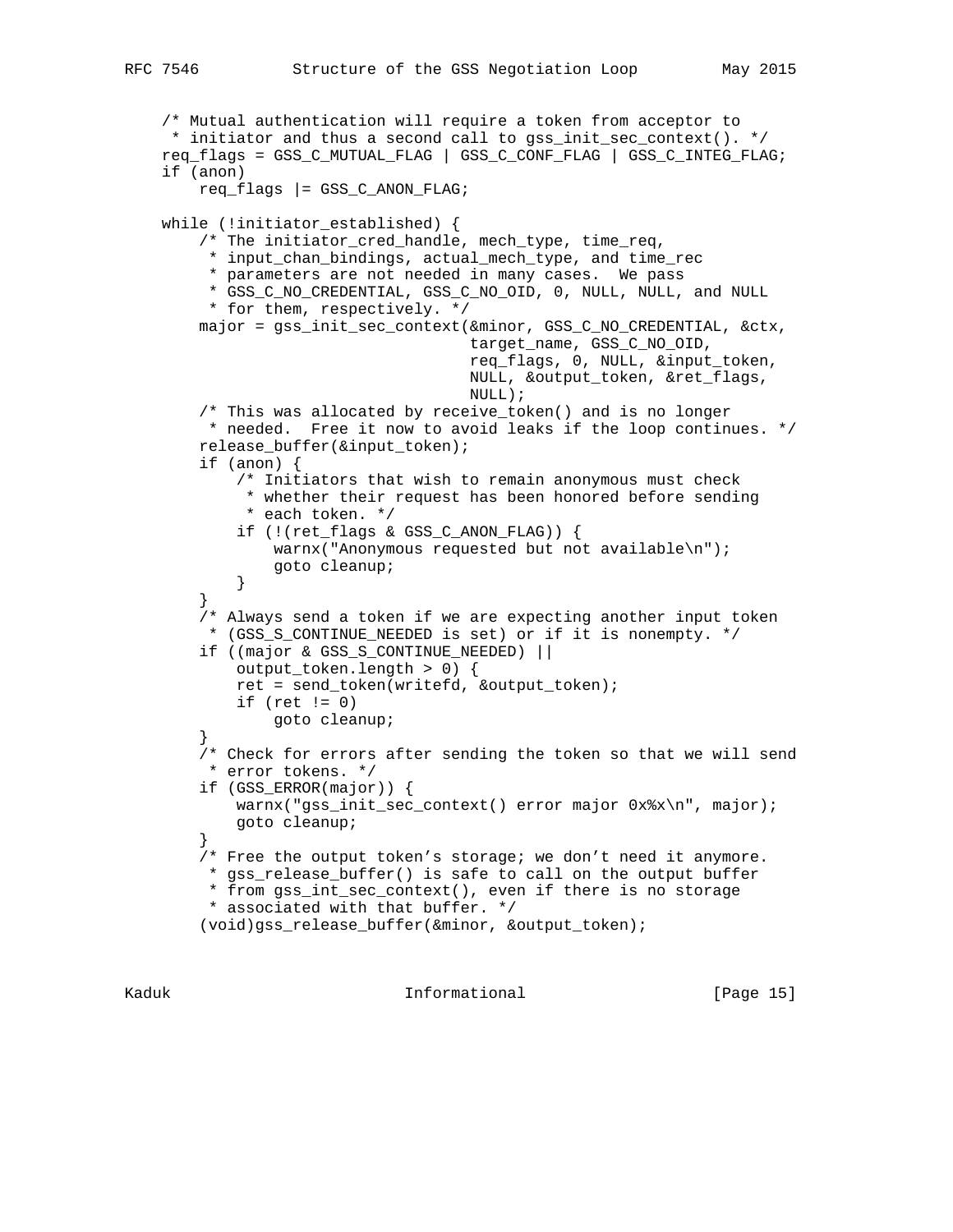```
 if (major & GSS_S_CONTINUE_NEEDED) {
             ret = receive_token(readfd, &input_token);
            if (ret != 0)
                 goto cleanup;
         } else if (major == GSS_S_COMPLETE) {
             initiator_established = 1;
         } else {
             /* This situation is forbidden by RFC 2743. Bail out. */
            warnx("major not complete or continue but not error\langle n" \rangle;
             goto cleanup;
         }
     } /* while (!initiator_established) */
     if ((ret_flags & req_flags) != req_flags) {
         warnx("Negotiated context does not support requested flags\n");
         goto cleanup;
     }
     printf("Initiator's context negotiation successful\n");
cleanup:
     /* We are required to release storage for nonzero-length output
      * tokens. gss_release_buffer() zeros the length, so we
      * will not attempt to release the same buffer twice. */
     if (output_token.length > 0)
         (void)gss_release_buffer(&minor, &output_token);
     /* Do not request a context deletion token; pass NULL. */
     (void)gss_delete_sec_context(&minor, &ctx, NULL);
     (void)gss_release_name(&minor, &target_name);
}
/*
  * Perform authorization checks on the initiator's GSS name object.
 *
 * Returns 0 on success (the initiator is authorized) and nonzero
  * when the initiator is not authorized.
  */
static int
check_authz(gss_name_t client_name)
{
     /*
     * Supply authorization checking code here.
 *
      * Options include bitwise comparison of the exported name against
      * a local database and introspection against name attributes.
      */
    return 0;
}
```
Kaduk **Informational** [Page 16]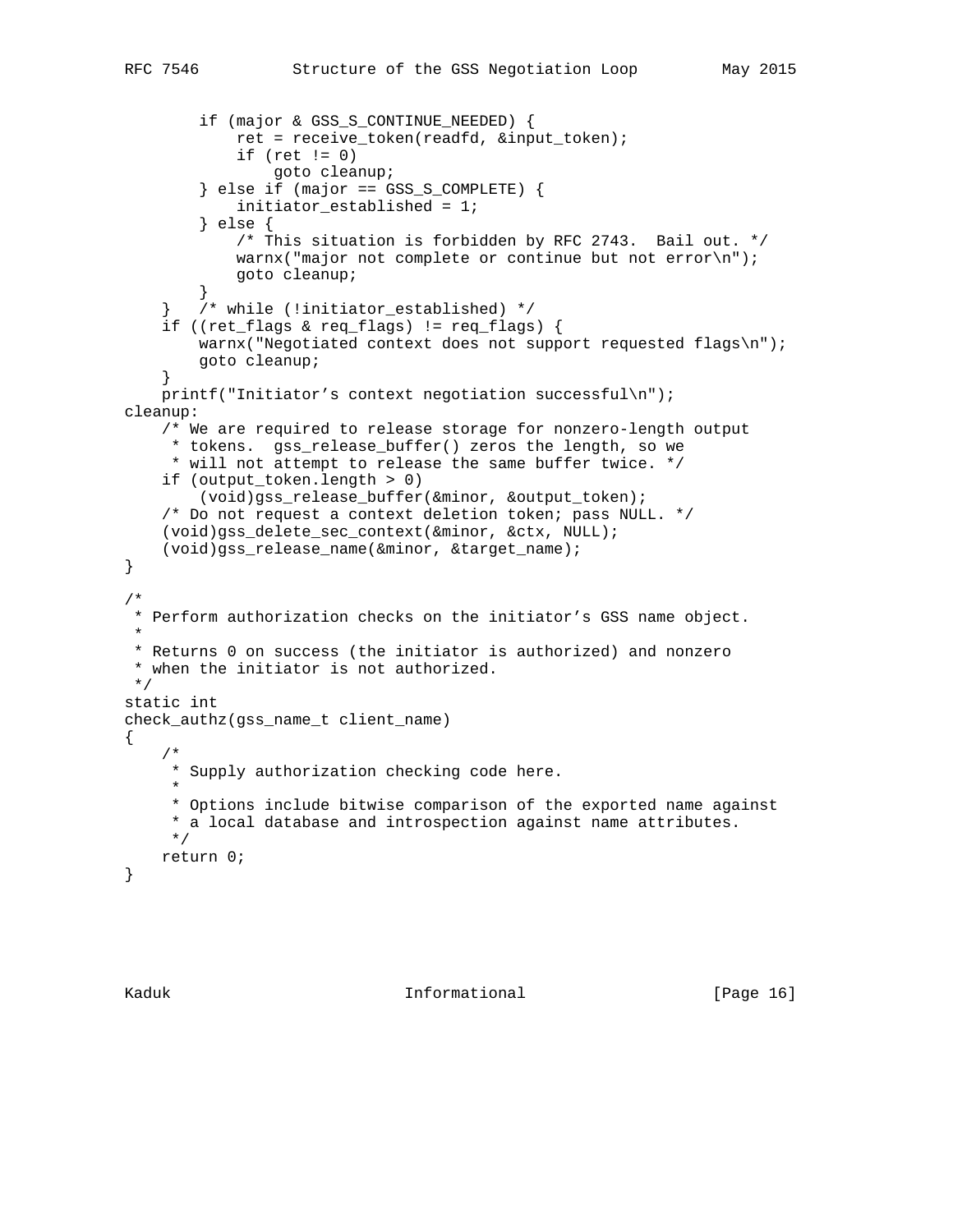```
static void
do_acceptor(int readfd, int writefd)
{
     int acceptor_established = 0, ret;
     gss_ctx_id_t ctx = GSS_C_NO_CONTEXT;
     OM_uint32 major, minor, ret_flags;
     gss_buffer_desc input_token = GSS_C_EMPTY_BUFFER;
     gss_buffer_desc output_token = GSS_C_EMPTY_BUFFER;
     gss_name_t client_name;
     major = GSS_S_CONTINUE_NEEDED;
     while (!acceptor_established) {
         if (major & GSS_S_CONTINUE_NEEDED) {
             ret = receive_token(readfd, &input_token);
            if (ret != 0) goto cleanup;
         } else if (major == GSS_S_COMPLETE) {
             acceptor_established = 1;
             break;
         } else {
             /* This situation is forbidden by RFC 2743. Bail out. */
            warnx("major not complete or continue but not error\n^n);
             goto cleanup;
 }
         /* We can use the default behavior or do not need the returned
          * information for the parameters acceptor_cred_handle,
          * input_chan_bindings, mech_type, time_rec, and
          * delegated_cred_handle, and pass the values
          * GSS_C_NO_CREDENTIAL, NULL, NULL, NULL, and NULL,
          * respectively. In some cases the src_name will not be
          * needed, but most likely it will be needed for some
          * authorization or logging functionality. */
         major = gss_accept_sec_context(&minor, &ctx,
                                         GSS_C_NO_CREDENTIAL,
                                         &input_token, NULL,
                                         &client_name, NULL,
                                         &output_token, &ret_flags, NULL,
                                         NULL);
         /* This was allocated by receive_token() and is no longer
          * needed. Free it now to avoid leaks if the loop continues. */
         release_buffer(&input_token);
         /* Always send a token if we are expecting another input token
          * (GSS_S_CONTINUE_NEEDED is set) or if it is nonempty. */
         if ((major & GSS_S_CONTINUE_NEEDED) ||
             output_token.length > 0) {
             ret = send_token(writefd, &output_token);
            if (\text{ret } != 0)
```
Kaduk **Informational** [Page 17]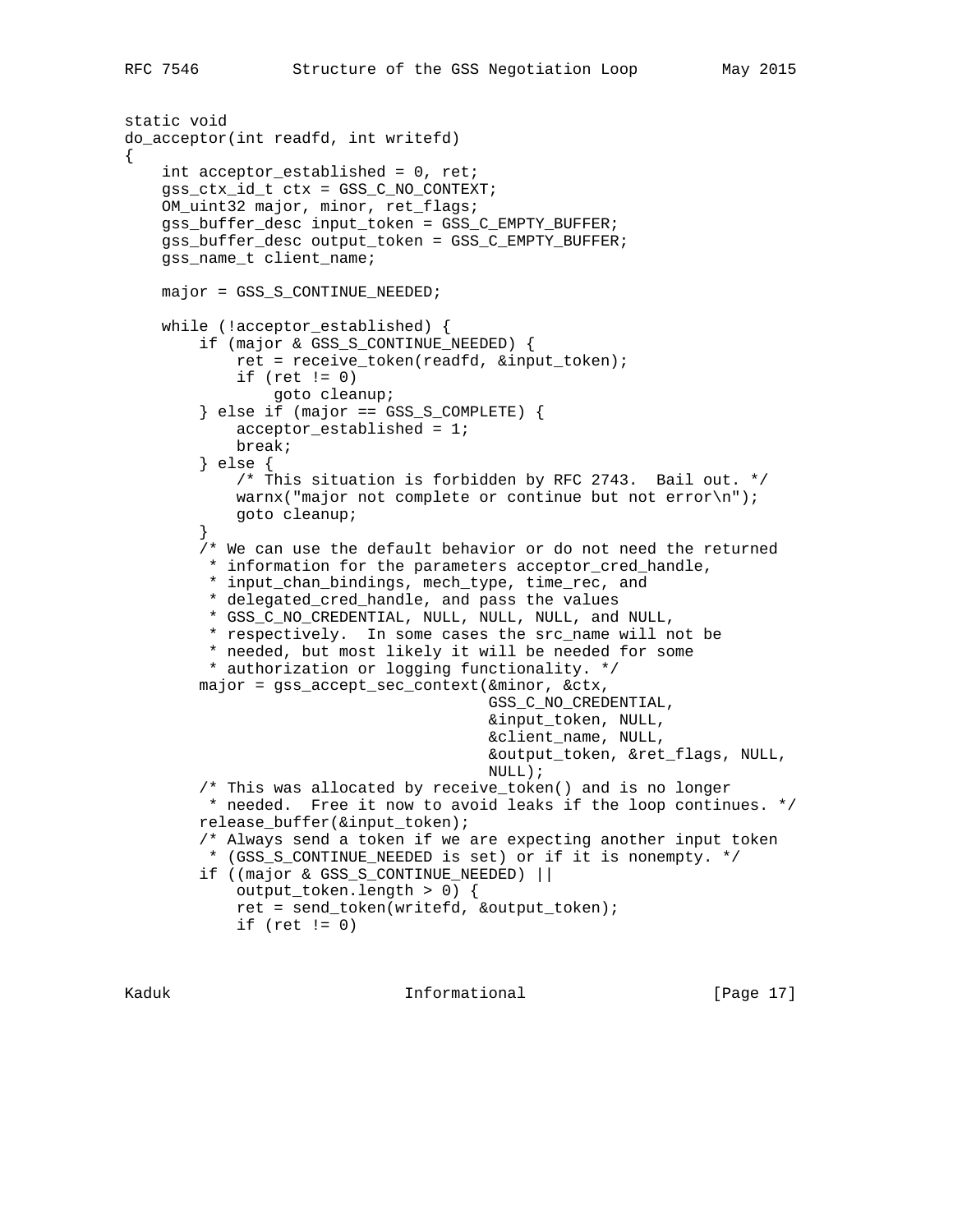```
 goto cleanup;
 }
         /* Check for errors after sending the token so that we will send
         * error tokens. */
         if (GSS_ERROR(major)) {
             warnx("gss_accept_sec_context() error major 0x%x\n", major);
             goto cleanup;
 }
         /* Free the output token's storage; we don't need it anymore.
          * gss_release_buffer() is safe to call on the output buffer
          * from gss_accept_sec_context(), even if there is no storage
          * associated with that buffer. */
         (void)gss_release_buffer(&minor, &output_token);
        /* while (!acceptor_established) */
     if (!(ret_flags & GSS_C_INTEG_FLAG)) {
         warnx("Negotiated context does not support integrity\n");
         goto cleanup;
     }
     printf("Acceptor's context negotiation successful\n");
     ret = check_authz(client_name);
    if (ret != 0)printf("Client is not authorized; rejecting access\n");
cleanup:
     release_buffer(&input_token);
     /* We are required to release storage for nonzero-length output
      * tokens. gss_release_buffer() zeros the length, so we
      * will not attempt to release the same buffer twice. */
     if (output_token.length > 0)
         (void)gss_release_buffer(&minor, &output_token);
     /* Do not request a context deletion token, pass NULL. */
     (void)gss_delete_sec_context(&minor, &ctx, NULL);
     (void)gss_release_name(&minor, &client_name);
}
int
main(void)
{
    pid_t pid;
    int fd1 = -1, fd2 = -1;
     /* Create file descriptors for reading/writing here. */
    pid = fork();
    if (pid == 0) do_initiator(fd1, fd2, 0);
     else if (pid > 0)
         do_acceptor(fd2, fd1);
     else
        err(1, "fork() failed\n'
```
Kaduk **Informational** [Page 18]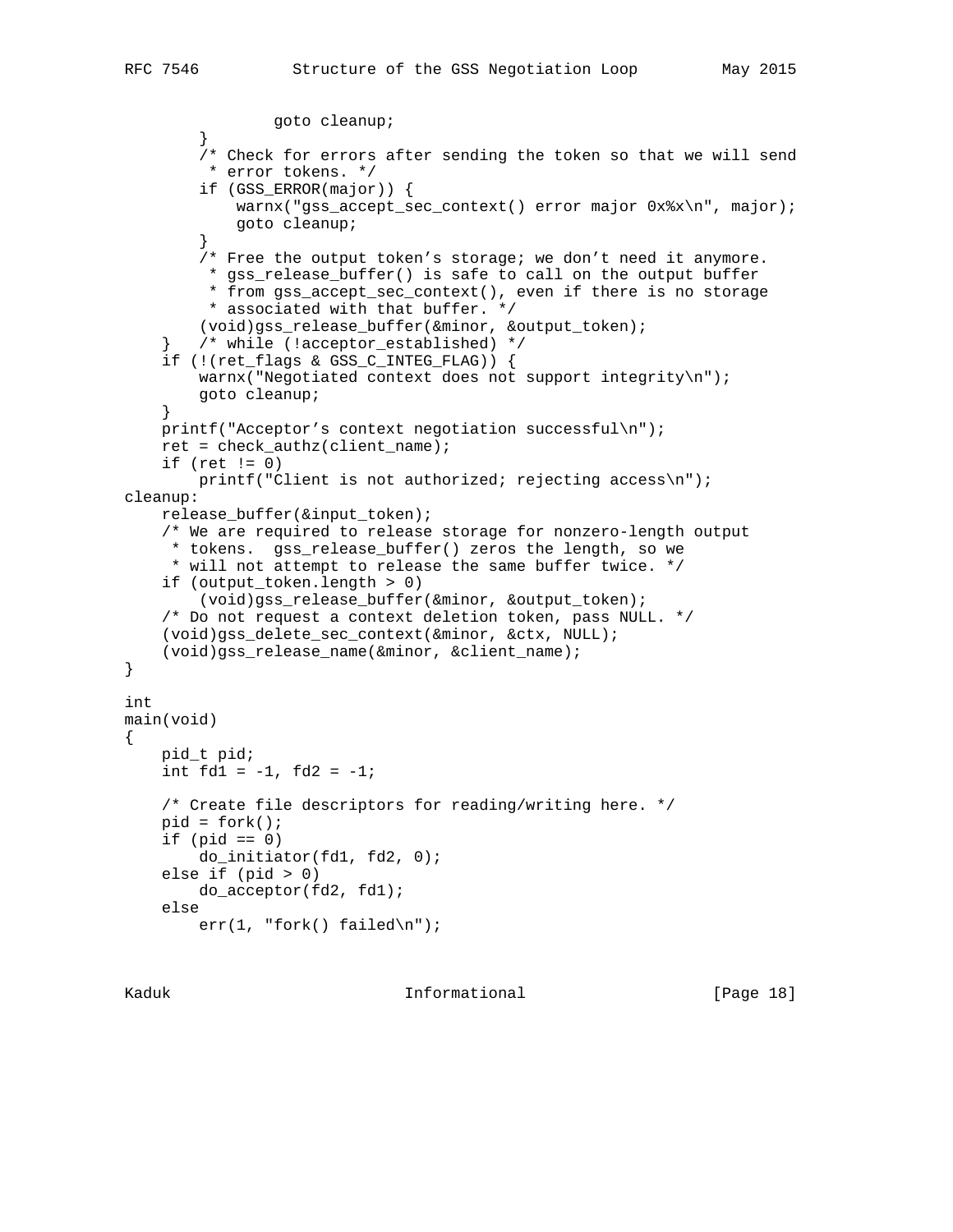}

```
 exit(0);
```
6. Security Considerations

 This document provides a (reasonably) concise description and example for correct construction of the GSS-API security context negotiation loop. Since everything relating to the construction and use of a GSS security context is security related, there are security-relevant considerations throughout the document. It is useful to call out a few things in this section, though.

 The GSS-API uses a request-and-check model for features. An application using the GSS-API requests certain features (e.g., confidentiality protection for messages or anonymity), but such a request does not require the GSS implementation to provide that feature. The application must check the returned flags to verify whether a requested feature is present; if the feature was non optional for the application, the application must generate an error. Phrased differently, the GSS-API will not generate an error if it is unable to satisfy the features requested by the application.

 In many cases, it is convenient for GSS acceptors to accept security contexts using multiple acceptor names (such as by using the default credential set, as happens when GSS\_C\_NO\_CREDENTIAL is passed to GSS\_Accept\_sec\_context()). This allows acceptors to use any credentials to which they have access for accepting security contexts, which may not be the desired behavior for a given application. (For example, the Secure Shell daemon (sshd) may wish to accept only using GSS\_C\_NT\_HOSTBASED credentials of the form host@<hostname>, and not nfs@<hostname>.) Acceptor applications can check which target name was used by the initiator, but the details are out of scope for this document. See Sections 2.2.6 and 1.1.5 of [RFC2743]

 The C sample code uses the macro GSS\_ERROR() to assess the return value of gss\_init\_sec\_context() and gss\_accept\_sec\_context(). This is done to indicate where checks are needed in writing code for other languages and what the nature of those checks might be. The C code could be made simpler by omitting that macro. In applications expecting to receive protected octet streams, this macro should not be used on the result of per-message operations, as it omits checking for supplementary status values such as GSS\_S\_DUPLICATE\_TOKEN, GSS\_S\_OLD\_TOKEN, etc. Use of the GSS\_ERROR() macro on the results of GSS-API per-message operations has resulted in security vulnerabilities in existing software.

Kaduk **Informational** [Page 19]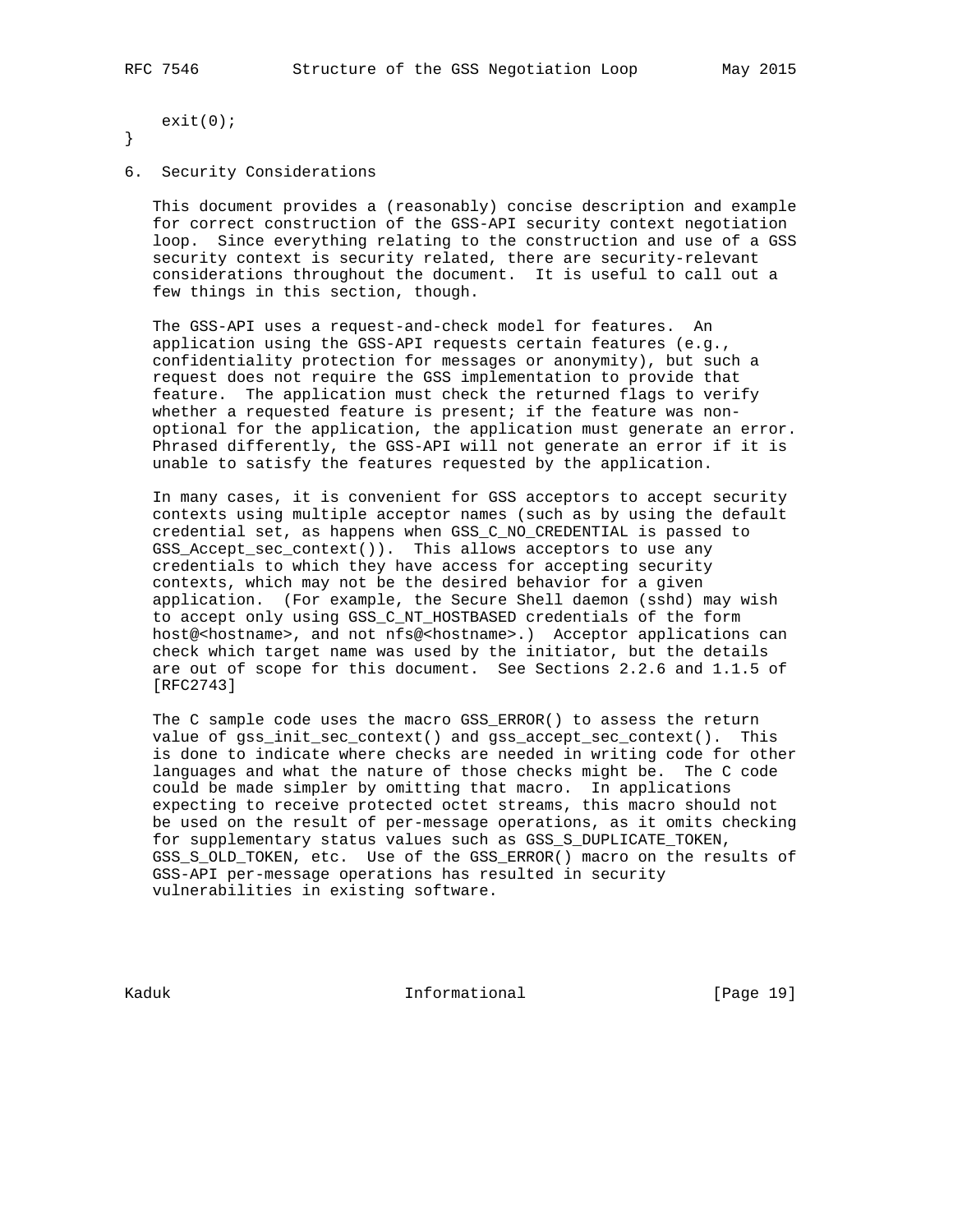The security considerations from RFCs 2743 and 2744 remain applicable to consumers of this document.

- 7. References
- 7.1. Normative References
	- [RFC2743] Linn, J., "Generic Security Service Application Program Interface Version 2, Update 1", RFC 2743, DOI 10.17487/RFC2743, January 2000, <http://www.rfc-editor.org/info/rfc2743>.
	- [RFC2744] Wray, J., "Generic Security Service API Version 2 : C-bindings", RFC 2744, DOI 10.17487/RFC2744, January 2000, <http://www.rfc-editor.org/info/rfc2744>.
- 7.2. Informative References
	- [Err4151] RFC Errata, Erratum ID 4151, RFC 2743.
	- [NTLMSSP] Microsoft Corporation, "[MS-NLMP]: NT LAN Manager (NTLM) Authentication Protocol", May 2014, <https://msdn.microsoft.com/en-us/library/cc236621.aspx>.
	- [RFC2203] Eisler, M., Chiu, A., and L. Ling, "RPCSEC\_GSS Protocol Specification", RFC 2203, DOI 10.17487/RFC2203, September 1997, <http://www.rfc-editor.org/info/rfc2203>.
	- [RFC3645] Kwan, S., Garg, P., Gilroy, J., Esibov, L., Westhead, J., and R. Hall, "Generic Security Service Algorithm for Secret Key Transaction Authentication for DNS (GSS-TSIG)", RFC 3645, DOI 10.17487/RFC3645, October 2003, <http://www.rfc-editor.org/info/rfc3645>.
	- [RFC4401] Williams, N., "A Pseudo-Random Function (PRF) API Extension for the Generic Security Service Application Program Interface (GSS-API)", RFC 4401, DOI 10.17487/RFC4401, February 2006, <http://www.rfc-editor.org/info/rfc4401>.
	- [RFC4462] Hutzelman, J., Salowey, J., Galbraith, J., and V. Welch, "Generic Security Service Application Program Interface (GSS-API) Authentication and Key Exchange for the Secure Shell (SSH) Protocol", RFC 4462, DOI 10.17487/RFC4462, May 2006, <http://www.rfc-editor.org/info/rfc4462>.

Kaduk **Informational** [Page 20]